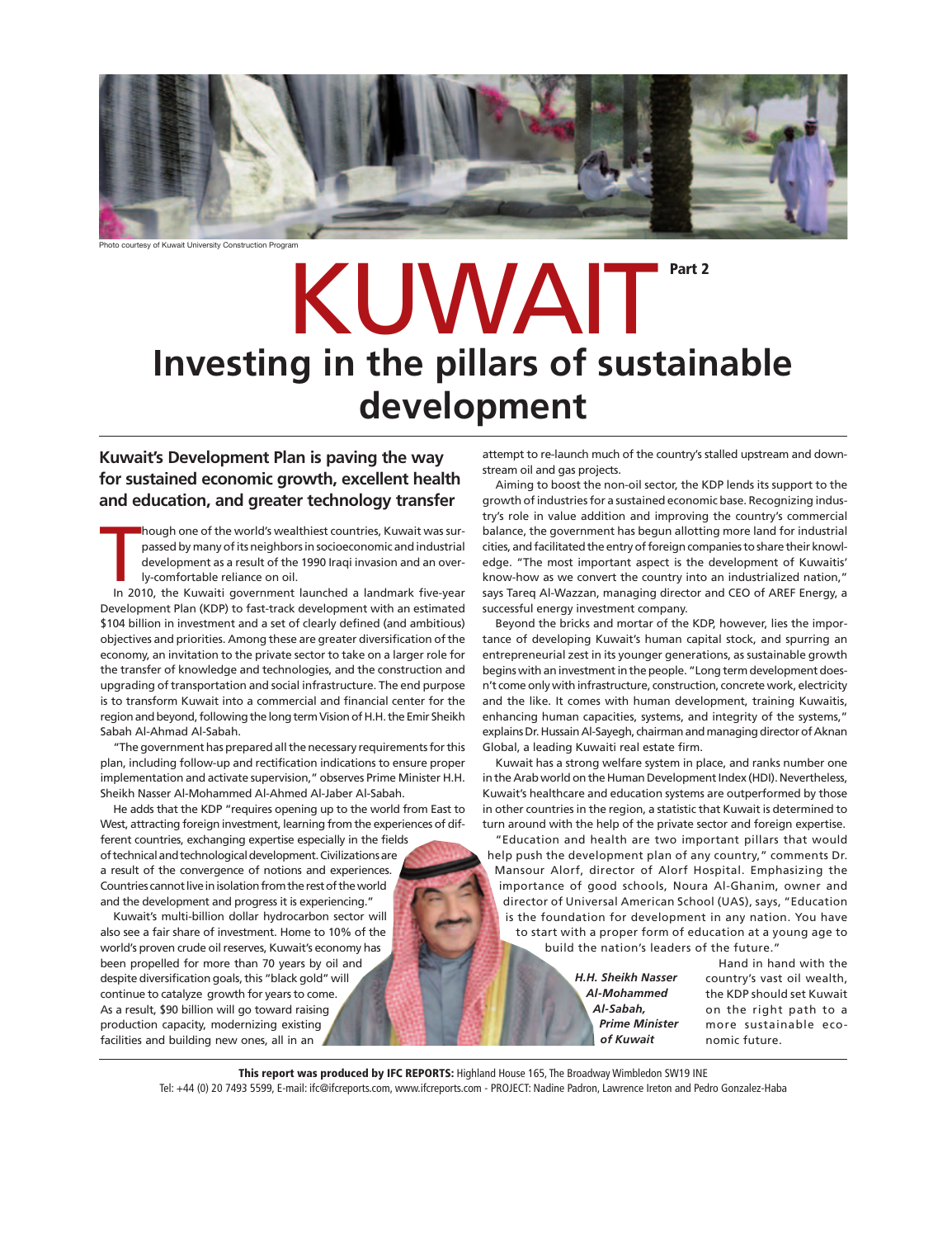

*Sabah Al-Salem University City American School of Kuwait (ASK) Dasman Diabetes Institute Universal American School (UAS)*

# **Foundations of socioeconomic development: education and healthcare**

### **Greater private sector participation is helping to raise standards in these key areas**

ased on 2010 data, Kuwait boasts the highest Human Development<br>
Index (HDI) among Arab nations, and scores 27<sup>th</sup> in the world (see<br>
graph on page 5 of this report). This is due to the contribution<br>
of oil revenues to stat ased on 2010 data, Kuwait boasts the highest Human Development Index (HDI) among Arab nations, and scores 27<sup>th</sup> in the world (see graph on page 5 of this report). This is due to the contribution of oil revenues to state coffers and in turn, the state's redistrib-Kuwaiti government spent 9% of its budget on education and 7% on the health sector. The HDI bases its ratings on life expectancy at birth, access to knowledge and a gross national income per capita.

Nevertheless, Kuwait is outperformed in education and healthcare by several of its neighbors, due in part to a lack of investment in upgrading and modernizing infrastructure. One notable issue is that the country's bustling expatriate community—estimated at two-thirds of the total population—also accesses the healthcare and education services provided by the government, thus placing greater pressure on the system.

According to Dr. Hilal Al-Sayer, Minister of Health, there is often a lack of hospital beds in heavily-populated areas. The government plans to raise the number of beds by building nine towers to be attached to existing hospitals, thereby increasing the capacity by 3,565 beds (60%). Also, construction began last year on the new Jaber Hospital, which will be one of the largest in the Middle East.

Dr. Al-Sayer also says the current healthcare reforms target primary healthcare. "Our focus has been to begin with good family medicine programs and to ensure that all primary healthcare clinics have doctors who are specialized in primary healthcare and family medicine," he explains.

Education, another priority of the KDP, is a not just a benefit but a right in Kuwait: from primary through tertiary, a slot is guaranteed for every citizen who wishes to study. "Kuwait's investment in the education system has contributed to the overall development of the country and has had a positive impact on neighboring GCC countries," comments Professor Moudhi Al-Humoud, outgoing Minister of Education and Higher Education. The Ministry is developing curricula in science, math and languages, three globally recognized skills that will empower students for the global market.

Kuwait also looks beyond its borders to ensure Kuwaitis have access to the best educational opportunities. It provides 1,800 scholarships annually to top students —both male and female—for study abroad. Thanks to this, Kuwaitis are enrolled at such prestigious universities as Stanford, Harvard and Carnegie Mellon. Kuwaiti MBA students who are admitted to any of the top 20 universities in the world receive a scholarship from the Kuwait Investment Authority. "We have students getting their MBAs from all over the world; from Spain, France, the U.K. and the U.S.," says Yousef Al-Ebraheem, Economic Advisor to the Emir.

In 2000, the government passed a law allowing private universities to enter Kuwait, which had been under state control since 1935. There are currently six private universities and an additional six are in the pipeline. In terms of primary and secondary levels, over 25% of Kuwait's schools are private, yet their enrollment comprises one-third of all students. Many private schools follow foreign curricula and are accredited inter-



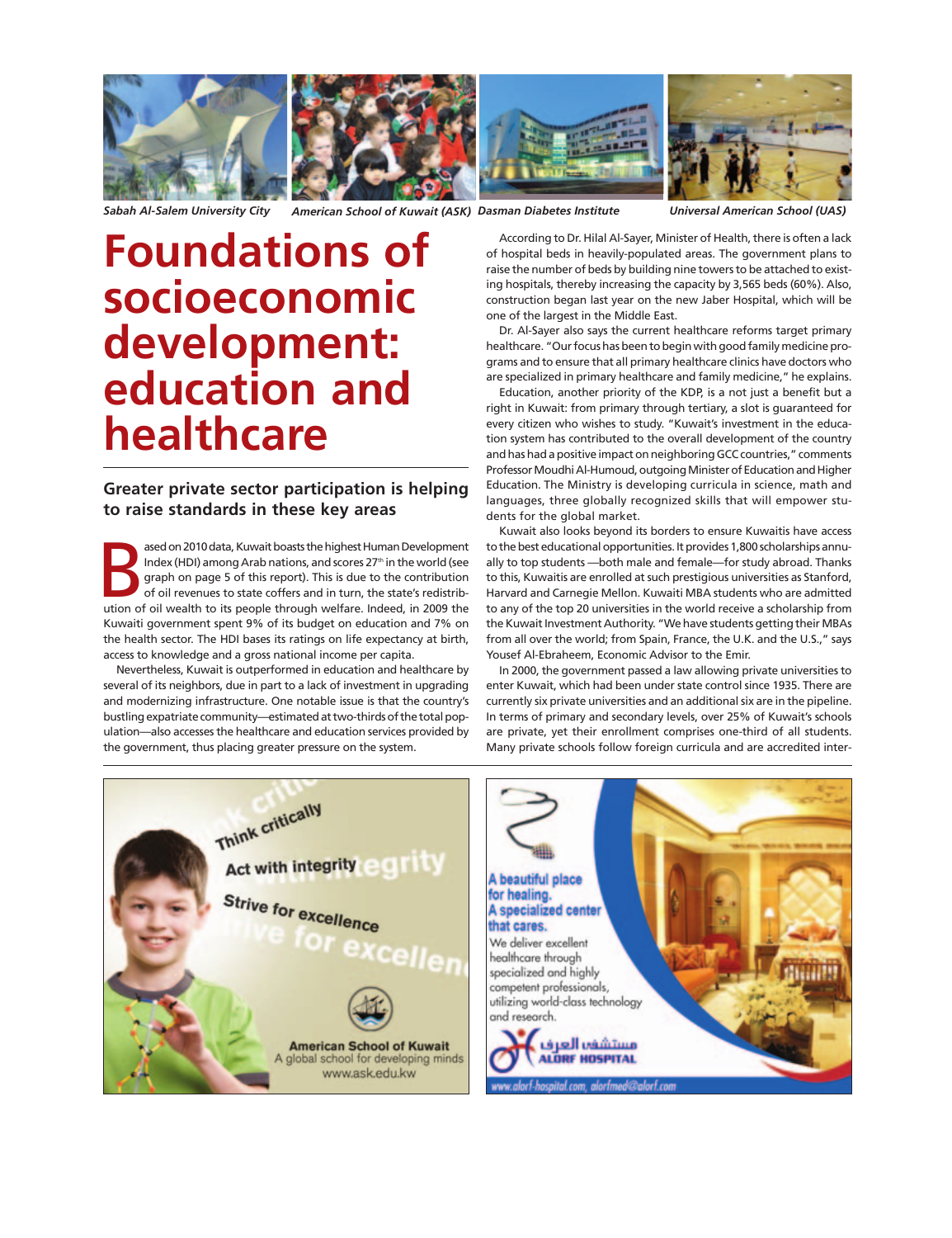nationally, although Al-Humoud would like to see even more of Kuwait's institutions internationally accredited.

Helping students prepare for the challenging academic environment they'll encounter at the U.S. and European universities is the Universal American School (UAS).

The road leading to UAS' standing as Kuwait's best college-prep has not been easy. The parents of the current owner and director, Noura Al-Ghanim, led the school up until the Iraqi invasion in 1990. After liberation, Al-Ghanim reopened the school. "It was a challenge because the school was entirely destroyed," she remembers. "Thus, it was my goal to redevelop it and transform it into one of the most successful private schools in Kuwait. Today, after 20 years leading the UAS of Kuwait, I am proud to finally say my goal has been reached."

Accredited by the European Council of International

Schools (ECIS) and the New England Association of Schools and Colleges (NEASC), UAS provides 12 Advanced Placement courses recognized by the U.S. College Board. In 2009, 84% of students who took the AP exams

## Australian College of Kuwait

# **A successfully imported Australian model of excellence**

**When the Private Universities Law was passed in 2000, the Australian College of Kuwait (ACK) was the first to apply and be granted a license. The college was the realization of the vision of its chairman, Abdullah Abdulmohsen Al-Sharhan to provide specialized vocational education.**

**"Vocational education is the reason so many young people succeed in their lives, as it teaches them what to do. Knowledge by itself is not sufficient; you need the skills to apply that knowledge," says Al-Sharhan.**

**Through its partnerships with leading Australian universities and colleges, ACK is a pioneer in the 2+2 model, where students can study two years in Kuwait and receive a vocational diploma that allows them to enter the job market immediately or to continue their specialized studies for another two years to earn an academic degree either in Kuwait or abroad. ACK, via its auspice agreements, offers internationally recognized and**



**accredited diplomas and degrees.**

**ACK's expanding campus provides state-of-the-art training facilities, including a ground-based Boeing 737-200 aircraft and a cutting-edge marine simulator. Al-Sharhan would like ACK's graduates not only to go into the engineering and business sectors as employees, but also become entrepreneurs who can succeed in creating new projects. He emphasizes the importance of education for the success of Kuwait's goals. "We are still a developing country because we have not focused enough on education. This is where we need to start," he explains.**

**www.ack.edu.kw**

scored a 3 or higher. The school employs only American teachers and follows the U.S. curriculum; however, rather than applying a standard 50:50 ratio of education to activities, UAS prefers 60:40. "This doesn't mean activities are not given the right attention," explains Al-Ghanim. "I think children in the 21<sup>st</sup> century need to be focused on academic and social

> experiences so they can get into competitive universities. There is a good balance here."

Al-Ghanim's daughter, Bibi, is following her mother's footsteps in one realm of education that fell victim to the school's more pressing priorities and commitments: social graces. The "House of Etiquette" teaches children how to behave properly in social situations. "Etiquette is an education which is an important part of self-improvement," Bibi Al-Ghanim says.

Another school following the U.S. curriculum is the American School of Kuwait (ASK). The preferred K-12 school among U.S. military and expat workers, ASK

was originally established over 40 years ago by U.S. parents with the help of a few locals, but passed into Kuwaiti hands with the privatization law. The father of one Kuwaiti student at the time, Abdul Wahab Abdul Ghafoor, took over and funded the school. In 1992, he passed ASK into his son's hands.

As a former student, Wael Abdul Ghafoor feels a special tie to the school and its success. "The school has had a nice atmosphere since the 1960s and the students do not forget each other over the years," he says. "If ASK is succeeding, then Wael is succeeding, and if ASK drops, then Wael drops. It is a part of me."

ASK is associated with the U.S. State Department, accredited by an American Accreditation firm, and invests ample time and money in recruiting staff at fairs in the U.S. Approximately 95% of its academic employees are from the States, and those who hail from other countries are required to have a U.S. teaching certification.





*"You cannot build a pillar without concrete and education is the main foundation of every*

*–Wael Abdul Ghafoor, Owner of the American School of Kuwait* 

*country."*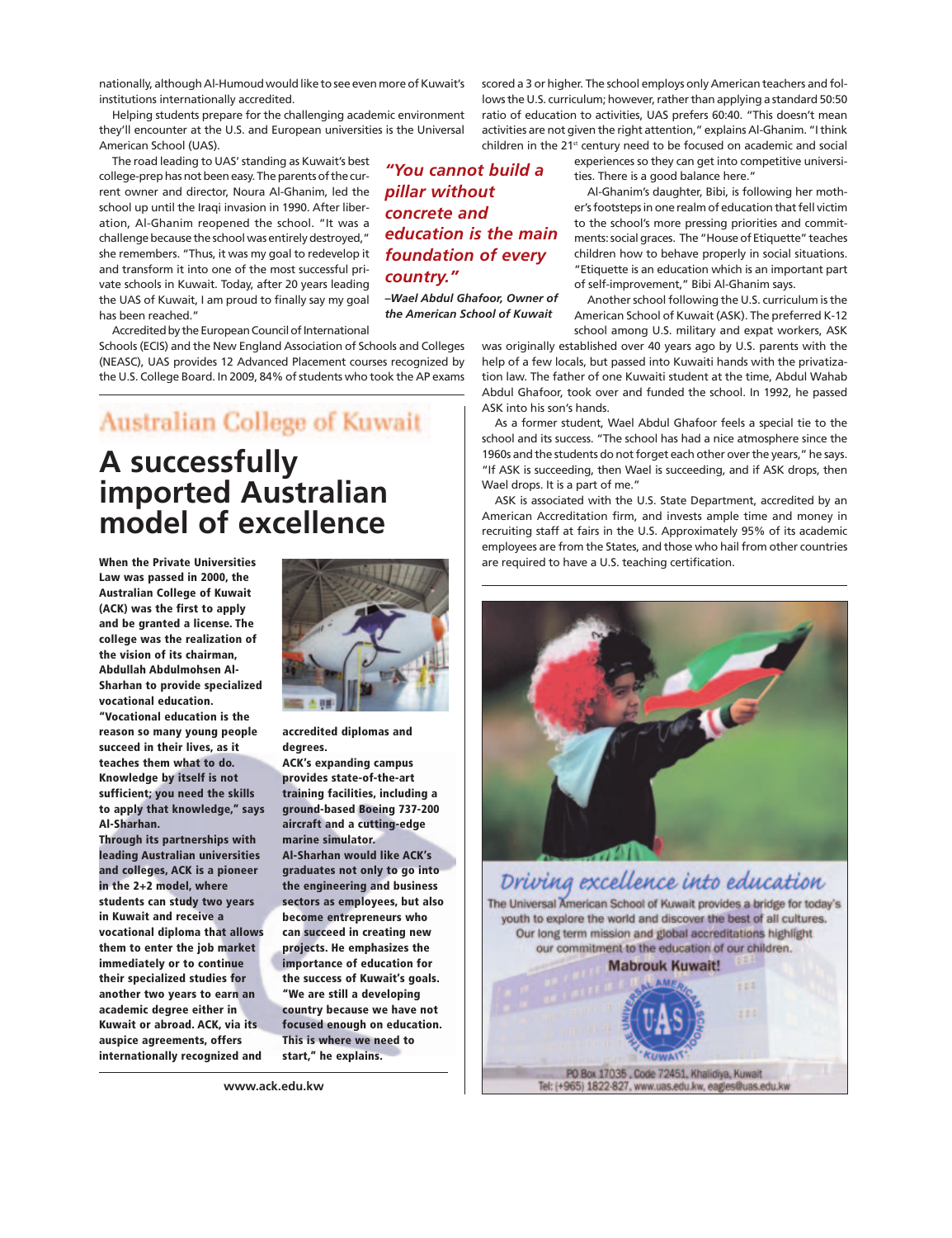

# 45 YEARS OF ACADEMIC EXCELLENCE

Since its establishment in 1966 Kuwait University has built a track record of over 45 years of academic excellence in the Middle East. Today Kuwait University provides its students with the strength and motivation to continue to develop in the area of higher education in scientific and academic harmony to shape scientists and intellectuals throughout a broad spectrum of scientific disciplines including life sciences and social sciences.

Thanks to its commitment to learning and research excellence Kuwait University provides the knowledge and skills for shaping the leaders of tomorrow in order for<br>them to be pioneers locally, regionally and internationally.

## **LOCAL LEADERS FOR REGIONAL AND GLOBAL SUCCESS**

www.kuniv.edu.kw



# **\$5.8 billion into long term sustainable growth**

A fundamental pillar for the sustainable development of a nation is its human capital, and investing in the creation of a country's young minds is a clear step towards building a brighter future where higher education takes center stage. Although Kuwait boasts several institutions of higher learning, Kuwait University (KU) is the only public university, and coincidently this year marks its 45<sup>th</sup> anniversary.

Through 14 colleges and wide range of programs in sciences and humanities at the undergraduate, graduate and doctoral levels, KU has established a regional legacy of excellence in education.

"For over 40 years, KU has produced quite a number of outstanding graduates. Many of the leading people in the country and the Gulf come from KU. We also have many successful graduates all over the world," boasts Abdullatif Al-Bader, newly appointed president of KU.

Given Al-Bader's medical background (he twice served as KU's dean of the College of Medicine) he places special attention on reaching global standards in these areas. "We're looking into other areas of accreditation and certification. In many of the colleges—particularly, in the areas of science and medicine—we're trying to adapt the External

Examiner systems. We believe that it's always good to have the assessment of an independent, third party with a bird's eye view of things," he explains.

If not exactly aiming to compete with foreign universities, KU is keen to learn from international institutions given the pivotal importance of the transfer of knowledge and technologies. To achieve this KU has established agreements with



*More than 28,000 students are enrolled at KU, the Kuwait's sole public university.*

many of the most reputable centers of higher education in the U.S. and Canada. "I believe that we have to compete with ourselves, demonstrate excellence and establish a center of excellence. Of course, we cannot accomplish this in a cocoon. We have to venture out to see what others are doing. We have to send our students out into the larger world," explains Al-Bader.

KU is also host to one of the KDP's biggest projects: the new Sabah Al-Salem University City, with state-of-the-art buildings and facilities. With an allocated budget of \$5.8 billion, this new project will house 11 colleges on the main campus, with an additional five colleges on the medical campus, and accommodate 40,000 students and 10,000 faculty members, explains Rana Al-Fares, director of the

KU Construction Program. "The construction is a joint venture of local firms and international firms. Even the largest local contracting firm could not take this on single-handedly in terms of designs and construction," she adds.

The new University City "is a landmark for KU's history and development," says Professor Moudhi Al-Humoud, out-going Minister of Education. "The University City will stand to represent Kuwait University's ongoing development and evolution."

*Professor Abdullatif Al-Bader, President of Kuwait University*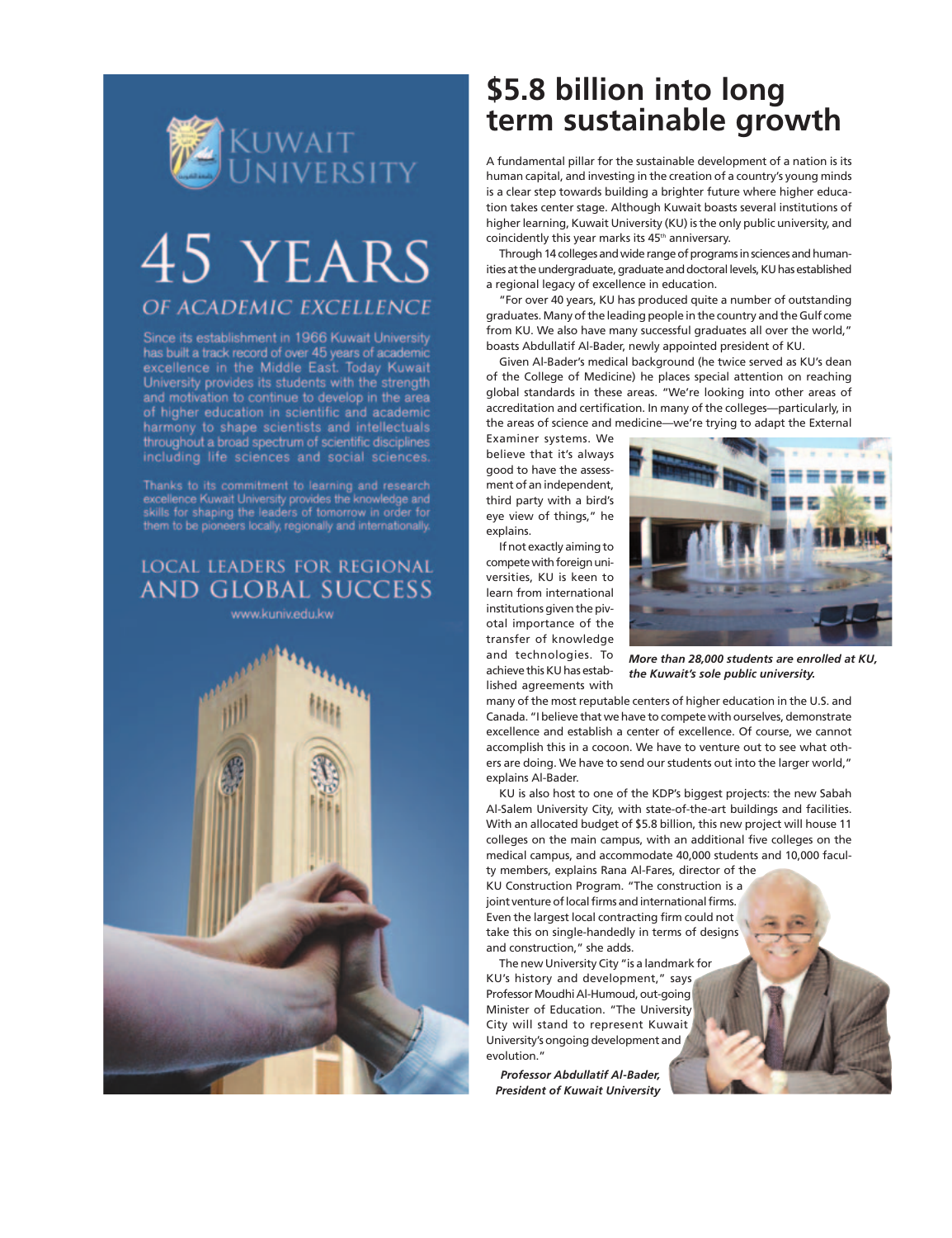## **Creating a "healthcare business" through increased private sector involvement**

Kuwait is reforming its healthcare system through various channels, and the KDP is allocating millions of dollars toward a very ambitious plan to increase the amount of hospital beds by 3,565 (60%). Dr. Hilal Al-Sayer, Minister of Health, explains, "We are also building a new hospital, the Jaber Hospital, which will be one of the largest projects in the Middle East. This is all being done with the aim of reducing overcrowding.'

Also envisioned in the plan is raising the involvement of the private sector in attending to the needs of both Kuwaitis and expatriates. "I believe that now is a good time to use the private sector to support the existing government health system and develop a new frontier for Kuwaiti healthcare," says Dr. Mansour Alorf, director of

#### *HUMAN DEVELOPMENT INDEX TRENDS 1980-PRESENT*



*Source: United Nations Development Program (UNDP)*

Alorf Hospital. As a bold step forward, in March 2011, the government officially launched the Kuwait Health Assurance Company (KHAC), a PPP deemed one of the Middle East's biggest healthcare companies, to handle medical insurance hospitals in the country. The majority of expats employed in the private sector—who currently seek healthcare attention in public hospitals and clinics—will instead be covered by the KHAC's three new hospitals and 15 private clinics, which should be operational by 2015. Likewise, Kuwaiti citizens will also be allowed to use the private hospitals free of charge, creating a complimentary service and increasing levels of efficiency.

In the area of specialized medical services, which continues to be a cause for patients to be sent abroad for treatment, Alorf Hospital provides the perfect example of the advancements being made by the private sector.

Originally established as a clinic in 1998, five years later it expanded to Alorf Medical Center. Such was the demand for its services that in 2007, the institution expanded to become a multi-specialty hospital supported with

a well-equipped general laboratory and a radiology department with X-ray, ultrasound and CT scan facilities imported from the U.S. and the U.K.

Models of healthcare excellence like Alorf are creating an influx of patients from the Gulf area into Kuwait seeking the high standards of the medical services. "We have tried to expand our healthcare network to provide medical services to people all over the country. It has been a source of joy and pride to have had so many patients coming from various areas in Kuwait, in addition to the patients that we have from the Gulf area" explains Dr. Alorf.

The government is also addressing a growing problem in Kuwait and the Middle East: diabetes. Kuwait presently has the seventh highest rate of diabetes percentage in the world. As a token and lasting gift, the late Emir Sheikh Jaber Al-Ahmad Al-Sabah commissioned a special institution to fight the rampant spread of diabetes. The Dasman Diabetes Institute (DDI) was inaugurated on June 6, 2006 by the current Emir, and has since become a global reference in diabetes research, treatment and prevention. It boasts research centers, a swimming pool and fitness lifestyle area, a patients' area, and day care all under one roof.

"As far as I am aware, nothing like this exists elsewhere," says Dr. Kazem Behbehani, director general of DDI. "This is a model not only for diabetes, but also for other chronic diseases."

The DDI also recently opened a Genome Center, which studies the relationship between genes and diseases, and is of the school of thought that many diseases can be treated before they show any external symptoms through the encouragement of healthy lifestyles. This is an urgent initiative, given the fact that currently 70% of Kuwaitis are obese, 80% have unhealthy diets and 60% are reported not to exercise.

"We're promoting a knowledge-based society in order for people to understand how to avoid disease, understand the long term consequences of their actions, and to lead a healthier lifestyle,"

explains Dr. Behbehani. DDI brings the best available knowledge from all over the world, partnering and collaborating with the World Health Organization, the Harvard Group, Dundee Group, Oxford and a number of other foreign institutions.

> *Dr. Mansour Alorf, director of Alorf Hospital*

# Education  $\oslash$ Prevention

At the Dasman Diabetes Institute. we devote our work to research. training and prevention of diabetes and related disorders, a growing problem in Middle Eastern society. By spreading awareness about diabetes within the community, the Dasman Institute will encourage early diagnosis and prevention of the disease, helping people to enjoy a better quality of life.



معهــد دسمــان للسكــري Dasman Diabetes Institute www.dasmaninstitute.org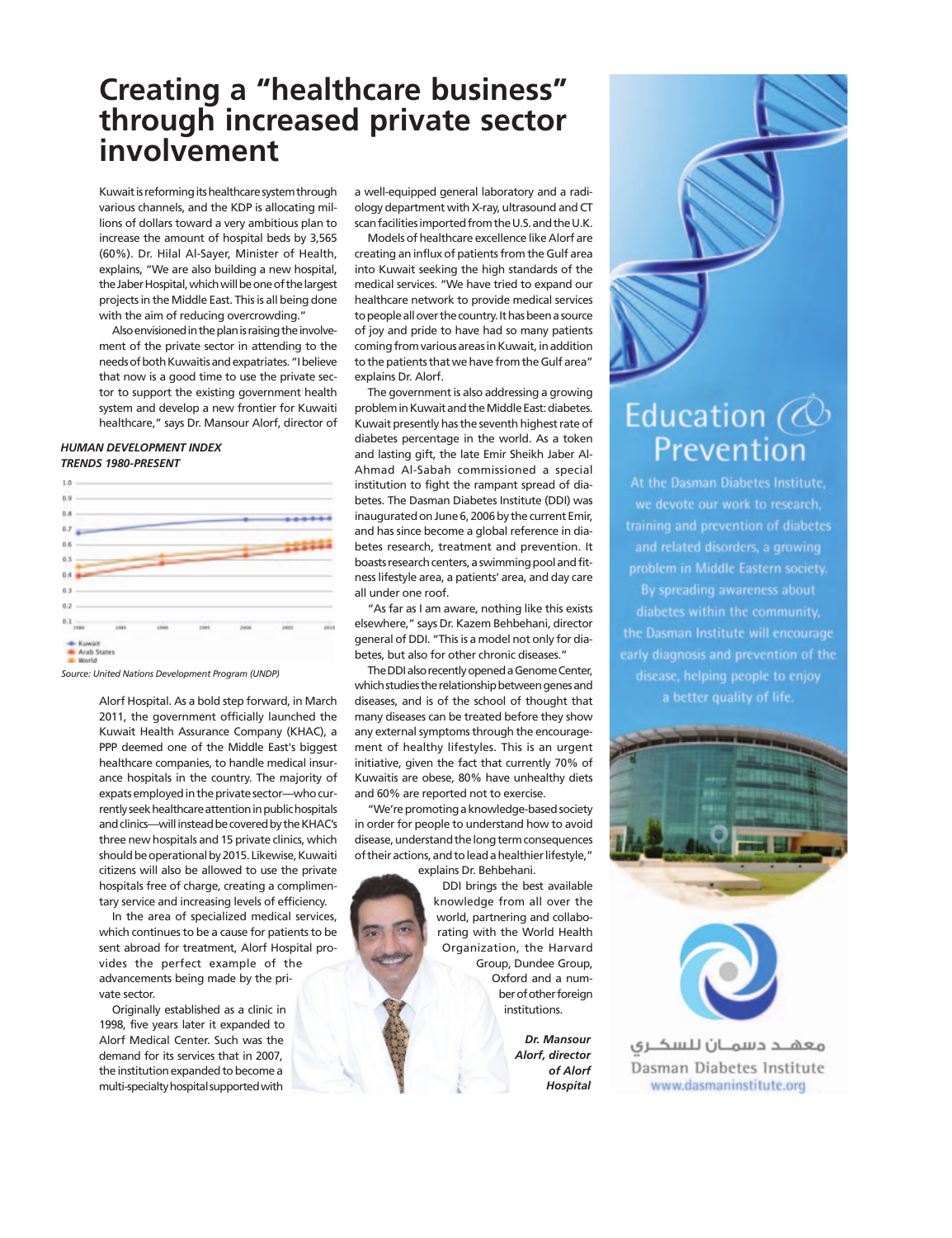# **Building up Kuwait's value base**

### **Industries take center stage in diversification plans**

The KPD is addressing the need to diversify Kuwait's economy and expand its industrial base by investing in value-added industries such as manufacturing. With this industrialization strategy, Kuwait is taking the right steps toward sustainable and long-term growth.

To date in its history Kuwait's industrial growth has been sporadic due mainly to the strong focus on its rich oil reserves. From 2003 to 2008, the manufacturing sector grew at an average of 16% and in 2009, it accounted for 5.3% of GDP.

Kuwait possesses a number of advantages for industry, such as a large pool of competitively-priced, skilled labor, an improving macro-

economic outlook, and political and legal stability. Kuwait's highly strategic location in the north of the gulf region—with easy access to the "Big Three" of Saudi Arabia, Iraq and Iran—should encourage industrial players as well. In addition, Kuwait is a consumer society that is supplied with leading brands and top quality products from predominantly western countries. Thus, containers arrive full and leave empty, creating an opportunity for incredibly competitive pricing for the exportation of goods to the region and beyond.

Some companies, such as Refrigeration Industries Company (RIC) have already caught on to the importance of exploring foreign markets. "Because Kuwait is such a small country, markets are small and limited. That is why we mainly survive on exports," explains Sheikha Intisar Salem Al-Sabah, chairperson of RIC.

Established in 1973, RIC specializes in cold storage for perishable goods—an important necessity given the region's climate and the fact that 94% of its food is imported—and in manufacturing of air conditioning and refrigeration units. Its Coolex brand, originally developed in technical collaboration with international industry leaders York, is one of the oldest brands in the region.

Sheikha Intisar took on RIC leadership in 2007 and has reconsolidated the company's leading position, which prior to her entry had



**Gulf Glass Manufacturing Co. is an industry leader in the non-oil sector.**

deviated slightly into other ventures such as logistics. Now, with the help of international experts, RIC is rebuilding its factory, using the latest manufacturing technology to improve efficiency. This is indeed a clear advantage in a country with such limited land availability.

"Switzerland or Luxembourg are small, yet they do have industries. They just go vertically," says Sheikha Intisar. "Luxembourg produces to sell—if you make an order it is ready within a month. They don't have storage or anything. They have lean manufacturing and everything works on time. We need to imitate that."

Other companies, such as Gulf Glass Manufacturing Company (GGMC), do require more physical space for the company to grow. This is easier said than done, since the government owns and holds 87% of the land.

> "We've been working at full capacity for the last few years; there's no margin for increasing it. We would like the government to help us as we're desperate for more land," says Hussain Al-Shaikh, chairman of GGMC.

> Founded in 1981, GGMC is Kuwait's oldest glass plant and one of the first among GCC countries to produce and sell high-quality glass containers for the beverage, food and pharmaceutical industries. It produces 120 tons per day of green and flint glass, using top-of-the-line European and American machines.

"We have five lines: three for flint and two for green. It is very rare in the world to have a plant with four lines equipped with narrow neck press and blow," comments Al-Shaikh.

Clients include Coca-Cola and PepsiCo and GGMC exports 60% of its glass production to nearly all of the GCC countries as well as Lebanon, Jordan, Iraq, Syria, Armenia, Malta, Azerbaijan and South Africa.

GGMC feels it has the potential to grow and would like to diversify its business within the glass industry and its supporting industries.

In order to do this, however, Al-Shaikh says they need to expand their current facilities.



So as to solve this and similar



### Oil keeps the Gulf prosperous. Our solutions keep it comfortable.

For 40 years, RIC's pioneering HVAC products and services have helped businesses and cities flourish in the most challenging climate.

Discover more at **RIC.COM.KW** 

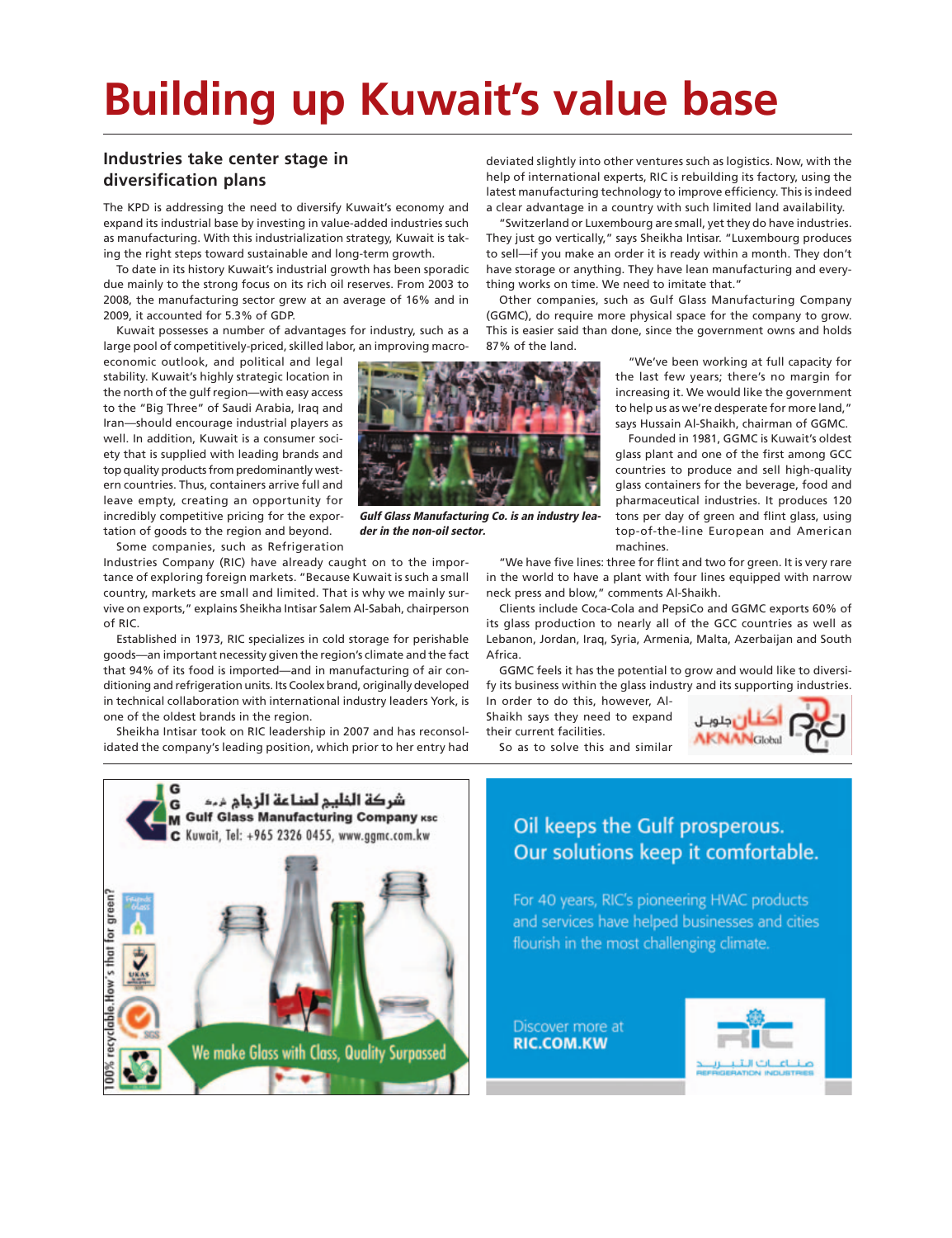problems, the government has allocated a new industrial area, which according to Hussain Al-Kharafi, chairman of the Kuwait Industries Union, will be followed by another industrial city and more land availability. Hussain Al-Sayegh, chairman of Aknan Global Development for Real Estate Co., says, "There is a shortage of industrial real estate and…[the government is] building three major cities—Shigaya, Shahdadiya and Maiham—to create space for manufacturers." This is a welcome indication of the growth opportunities in Kuwait's industrial sector.

### **Innovation in hydrocarbons through partnerships**

Oil has played an all-important role in Kuwait's economic development, serving as both a driver and a catalyst for growth. The oil and gas industry contributed on average 53% directly towards GDP from 2005 to 2008, reducing slightly to 45% in 2009 due to the lower demand following the global economic crisis. In 2009, hydrocarbon revenues represented 94% of total government income and the profitability of this sector can be seen in Kuwait's 12<sup>th</sup> successive year of budget revenue surplus, now estimated at a total of \$300 billion, according to the Economist Intelligence Unit.

greatly affected by the political situation in Libya and the Middle East—Kuwait stands to gain, but the government does not view this as entirely positive. "An increase in oil prices would benefit us, but we are not greedy," explains Sheikh Ahmad Abdulla Al-Sabah, outgoing Minister of Oil. "We don't like to see oil prices reaching levels they have done in the past, forcing the world economy into recession. We aren't in favor of this."

As a member of OPEC, Kuwait is limited to producing 2.2 million barrels of oil per day (bpd), although capacity is currently 3.2 million bpd. However, country quotas can change given any number of factors, and Kuwait aims to raise capacity to 4 million bpd by 2020 in a bid to continue supplying the world's energy needs.

The government nationalized its energy industry in 1975 and decreed that Kuwait's natural resources belonged solely to Kuwait. As a result, international oil companies (IOCs) have been allowed little presence in the oilrich country. These days, though, Kuwait acknowledges that foreign assistance is necessary if it is to meet its production targets in both oil and gas.

Aside from the big international oil companies (IOCs), Kuwait also welcomes partnerships with small- to medium-sized energy services companies that

**Continued on page 8**

# **Optical industry leader**

نظارات كيفان Kefan Optics KS.C.C. Med

A pioneer in the optical industry, Kefan Optics was founded in 1978 as a family-owned business and has since grown into a regional powerhouse and single source provider for Nikon ophthalmic lenses for the Middle East. Today, Kefan Optics boasts a thriving and successful presence in Kuwait, Dubai, Abu Dhabi, Saudi Arabia, Iran, Jordan and Iraq. "Through our collaboration with the best of international brands, we deliver world-class products and services to our customers," says Wael Al Sabih, president of Kefan Optics.

Kefan takes pride in firmly establishing itself as the manufacturer and distributor of Nikon ophthalmic lenses in the GCC. They began distributing in 1996 and became commissioned in 2005 when they built their Nikon manufacturing plant. They are carefully monitored and regulated by Nikon France and Nikon Japan.

In its quest to ensure an out-

**Wael Al-Sabih, President of Kefan Optics**

standing experience for its customers, Kefan Optics invests heavily in training its employees. They enjoy regular training programs on subjects ranging from optics and customer service to positive thinking. Vice-president Hussain Al-Wazzan attributes the company's growth and success to these training programs and unique philosophies.

Catering to market demands for unique concepts and diversity, Kefan has adopted "The Art of Vision" as one of its forwardthinking beliefs. Optylife is a new concept in luxury optics that caters to the eclectic needs and luxe standards of fashion-conscious eyewear consumers. Optysport, a unique concept, is regarded as the pioneer of sports eyewear, offering trendy, functional, sportspecific sunglasses and prescription lenses for serious athletes. Kefan is now looking at extending its horizons to reach a greater number of customers. With no limit to its expansion plans, perhaps the U.S. will soon be able to enjoy this leading Kuwaiti brand.

> **Hussain Al-Wazzan, Vice-President of Kefan Optics**

**Controller** 

With today's high oil prices—

# **AGT, the voice of contracting experience**

Shortly after the liberation of Kuwait in 1991, a minority American couple went to Kuwait in pursuit of a dream of business success in the Middle East. "We calculated the risk and moved forward with establishing our company," explains Sheila Gittens, president of American General Trading & Contracting Co. (AGT). "We both have an entrepreneurial spirit; going backwards in life is not an option."

AGT provides a segue for many U.S. corporations into the lucrative Middle East markets, whether as agents for foreign companies. project managers, teaming partners or joint venture partners.

### *"We provide a gateway for U.S. suppliers and contractors."*

*–Lionel Gittens, MD of AGT*

"AGT's global appeal is based on our American management systems coupled with our 20 years of experience in the GCC," says Lionel Gittens, managing director of AGT. "We also provide corporate sponsorships for major U.S. corporations who are contracting for the U.S. government." AGT is a registered entity with the U.S. Embassy in *"We have an entrepreneurial spirit; going backwards in life is not an option." –Sheila Gittens, President of AGT*

Kuwait and a proven contractor of choice in construction, interior design, meet and greet, and logistic services. Sheila Gittens reiterates, "AGT headquarters its operation in Kuwait and has been successful in spreading its wings to Qatar, Iraq, Afghanistan, the U.S. and Djibouti."

AGT's future strategy is diversi-

**It - Oldar - African**  $-$  Iraq - USA - Disbouti fication and expansion into commercial facility management and other support services. AGT's U.S. franchise, Coverall Cleaning Concepts, has established a strong customer base by providing a health-based cleaning system that prevents cross contamination.

 $\rm{AGT}$ 

Automobile General

"AGT will focus on joint venture opportunities in the oil and commercial sectors. We provide a gateway for U.S. suppliers and contractors to these excellent business opportunities," says Lionel Gittens.

AGT invites all prospective companies seeking to venture into the Middle East to visit its website: **www.agtkuwait.com**